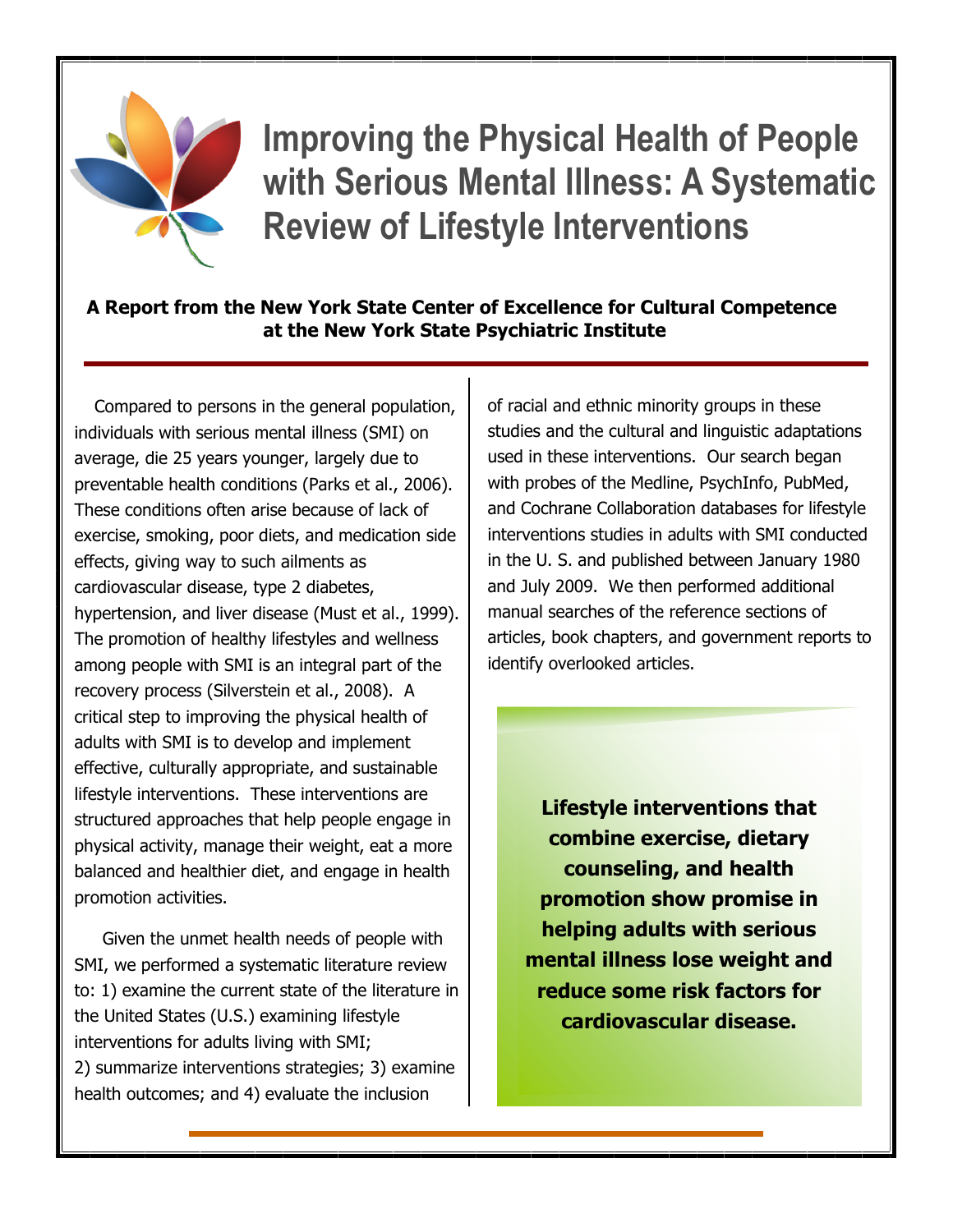#### PAGE 2

## **What is the state of the literature?**

Twenty-two eligible studies were located and reviewed. Twelve studies (54.6%) restricted their sample to individuals with schizophrenia or schizoaffective disorders (Aquila et al., 2000; Ball et al., 2001; Beebe et al., 2005; Brar et al., 2005; Centorrino et al., 2006; Jean-Baptiste et al., 2007; Littrell et al., 2003; McKibbin et al., 2006; Menza

**The majority of studies were mostly single-site efficacy trials with small samples.** 

et al., 2004; Vreeland et al., 2003; Weber et al., 2008; Weber et al., 2006). The other ten studies included other diagnoses of SMI, such as major depression, bipolar disorders, and anxiety

disorders, among others (Brown et al., 2006; Chafetz et al., 2008; Hutchinson et al., 1999 ; Kalarchian et al., 2005; McDevitt et al., 2006; Pelletier et al., 2005; Richardson et al., 2005; Rotatori et al., 1980; Skrinar et al., 2005; Wirshing et al., 2006). Intervention sites included a range of treatment settings, such as inpatient units, day treatment programs, outpatient clinics, residential facilities, clubhouses, and vocational agencies. Treatment retention rates ranged from as low as 31% to as high as a 100% with a mean of 69.7% (sd =  $17.3$ %). A range of methodologies were found. Eight studies (36.4%) utilized a single group, pre-post design. Five studies (22.7%) used quasi-experimental designs that compared a treatment condition with a usual care or waitlist group.

Nine studies (40.9%) were randomized controlled trials (RCT). Overall, the majority of studies had small samples ranging from 8 to 72 participants, with only one study recruiting 309 participants, and most were single-site, efficacy trials.

## **Characteristics of Lifestyle Interventions**

Across studies, interventions' goals were to enhance individuals' knowledge of nutrition, physical activity, and general health promotion, impart skills regarding healthy eating habits, weight management, and exercise, and provide support for sustaining lifestyle behavioral changes. All used group or a combination of group and individual sessions to deliver the intervention. Interventions were delivered by a range of staff including registered nurses, exercise physiologists, registered dieticians, trained fitness instructors, case managers, and master's- and doctoral-level healthcare practitioners.

All interventions provided general information about diet, exercise, and health promotion. Interventions that focused on dietary practices included the following strategies: teaching participants how to: read food labels and count calories, keep a food diary, practice portion control and meal planning, eat more slowly, increase intake of fruits, vegetables, water and diet sodas, and decrease consumption of foods high in fat and sugar. Several interventions incorporated more action-oriented approaches to demonstrate and enhance dietary skills, such as grocery store visits (Centorrino et al., 2005; Jean-Baptiste et al., 2007), and cooking demonstrations (Jean-Baptiste et al., 2007).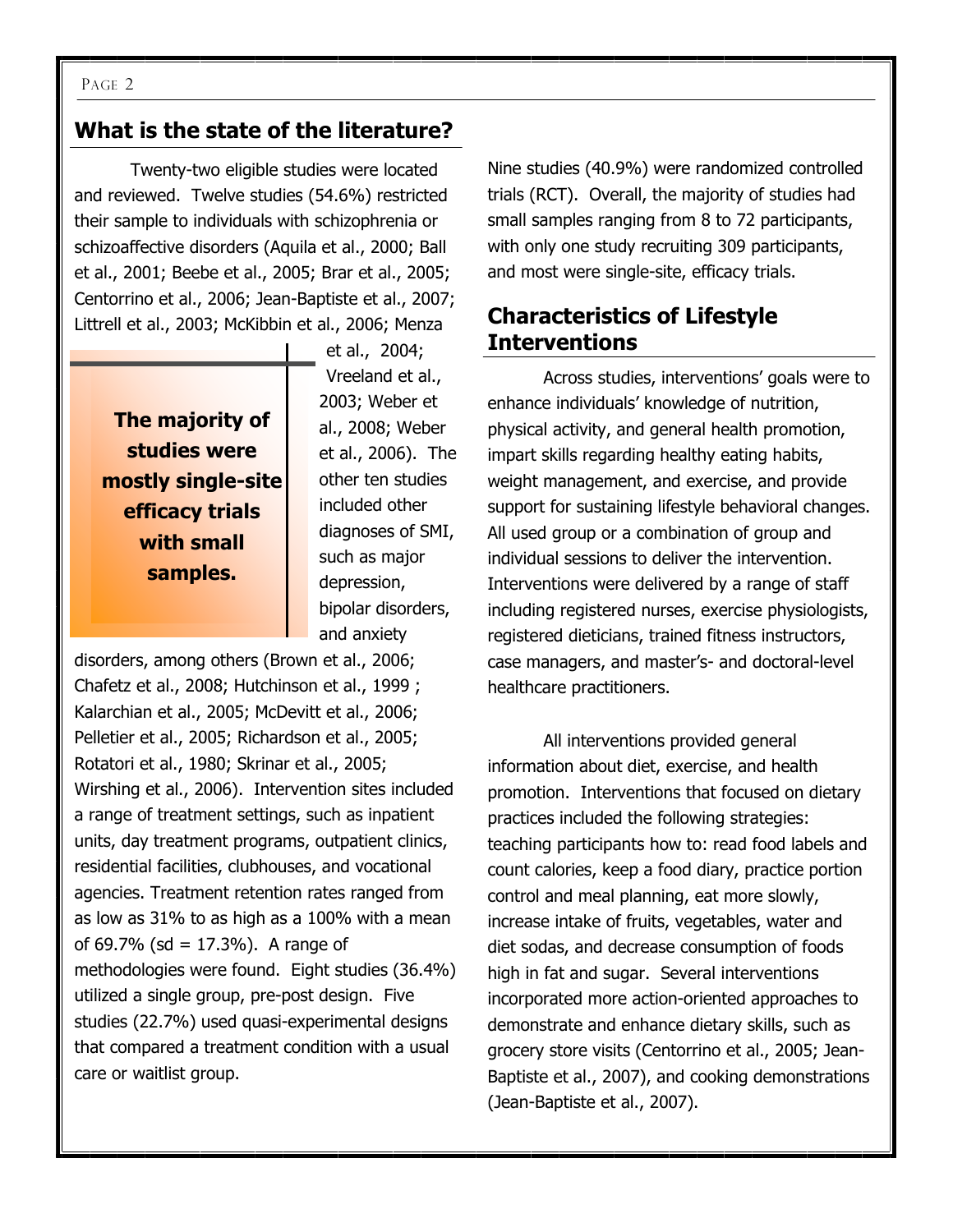All interventions were informed and adapted from existing lifestyle interventions originally developed and used in the general population (e.g., Diabetes Prevention Program, Solutions for Wellness, Weight Watchers). Interventions that incorporated exercise elements included simple warm-up and stretching exercises, aerobic exercises (e.g., walking, riding a stationary bike), and individualized fitness training. The physical activity goal across interventions was to gradually increase physical activity up to 30 to 45 minutes 3 to 5 times a week. Most interventions gave participants pedometers and/or heart rate monitors to monitor physical activity. A few interventions taught participants how to read their pulse. Most interventions incorporated behavioral strategies including goal setting, feedback, skills training, problem solving, social support, motivational counseling, stress management, relapse prevention, assertiveness training, rewards/token reinforcements, stimulus control, and risk/benefit comparisons.

The following teaching techniques were used to address the motivational impairment and cognitive deficits associated with SMI: simplifying handout materials and printing them in large font, using educational games, repetition of lessons and modules, frequent homework or quizzes, reading aloud, and integrating mnemonic aides and visual materials.

## **Do lifestyle interventions help adults with SMI lose weight?**

Given that obesity is a serious problem among people living with serious psychiatric disorders, weight loss is an important health outcome for this population. Ten of the 18 studies that reported weight loss findings found statistically significant reductions in weight associated with receiving a structured lifestyle intervention. Average weight losses by treatment duration were 3.3 lbs for 8-10 week interventions, 5.3 lbs for 12- 14 week interventions, 4.4 lbs for 16-18 week interventions, 8.2 lbs for 24-48 week interventions, and 4.0 lbs for 52 week interventions. The average weight loss across these ten studies was 5.1 lbs. This average falls below the mean weight loss reported in lifestyle interventions tested in the general population which recent meta-analyses place between 8 and 11 lbs (Douketis, et al., 2005; Franz et al., 2007). Studies in our review with treatments between 24 and 48 weeks (Centorrino et al., 2006; McKibbin et al., 2006; Menza et al., 2004; Kalarchian et al., 2005) were the only ones to mirror the findings from these meta-analyses and achieved weight loss outcomes that averaged 8.2 lbs. This finding suggests that treatment duration may be an important factor that can help maximize the weight loss benefits of lifestyle interventions for individuals with SMI.

**Ten of the eighteen studies that reported weight loss findings found statistically significant reductions in weight associated with receiving a structured lifestyle intervention with treatment duration surfacing as a key factor in weight lost.**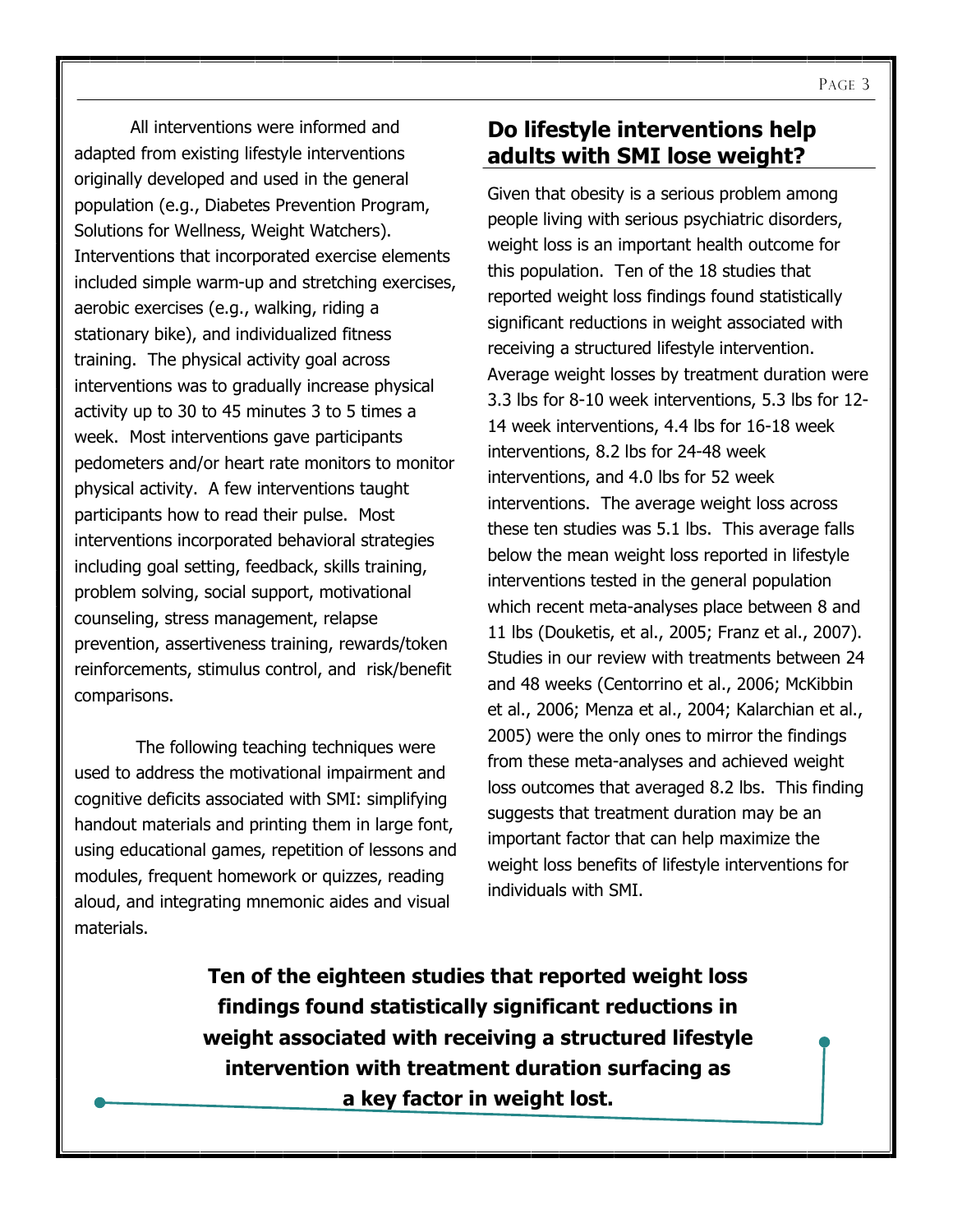## **Are lifestyle interventions for adults with SMI good for the heart?**

Common cardiovascular risk factors found among individuals living with SMI and linked to premature mortality include hypertension, high cholesterol, hyperglycemia, and central obesity. Six of the 12 studies that examined the benefits lifestyle interventions have on these cardiovascular risk factors found statistically significant findings (Brar et al., 2005; Centorrino et al., 2006; Jean-Baptiste et al., 2007; McKibbin et al., 2006; Menza et al., 2004; Brown et al., 2006). These studies reported positive effects on systolic and diastolic blood pressure, blood glucose levels, triglycerides, and/or central obesity. Even though these were secondary outcomes and only a limited number of studies explored these effects, these findings seem

**Lifestyle interventions show promise in reducing cardiovascular risk factors in people with SMI.**

promising as improvement in these risk factors may exert a bigger health benefit than weight loss (Lee et al., 2008) in reducing risks for cardiovascular disease.

## **Inclusion of Racial/Ethnic Minorities and Cultural Adaptations**

Our findings clearly show a serious underrepresentation of racial and ethnic minorities in the studies reviewed, particularly for Hispanic, Asian, and non-English speaking populations in the U. S.

**There is a serious underrepresentation of racial and ethnic minorities in lifestyle intervention studies among people with SMI and a lack of attention to cultural and linguistic factors in this area of research.**

Thirteen studies (59.0%) reported the racial and/ or ethnic makeup of their sample. The total sample size across these 13 studies was 700 wherein 346 (49.7%) were non-Hispanic whites, 183 (26.1%) were African Americans, 45 (6.4%) were Hispanics, 29 (4.1%) were Asians, and 97 (13.9%) were of other race/ethnic groups. There is also a true neglect of cultural and linguistic issues within this literature. Only one study - a case report of 8 Spanish-speaking Latino patients - explicitly adapted the Diabetes Prevention Program (DPP; Knowler et al., 2002) for these minority patients (Weber et al., 2008). This was the only study to include non-English speaking participants. Cultural adaptations by Weber and colleagues (2008) entailed changing the format of the intervention from individual to group sessions to increase socialization and enhance the usability of the intervention in community mental health settings with limited resources, shortening the intervention from 16 to 8 weeks, delivering the intervention in Spanish, and modifying the DPP content to accommodate local needs, such as obtaining menus from frequented fast-food restaurants and suggesting the healthiest options.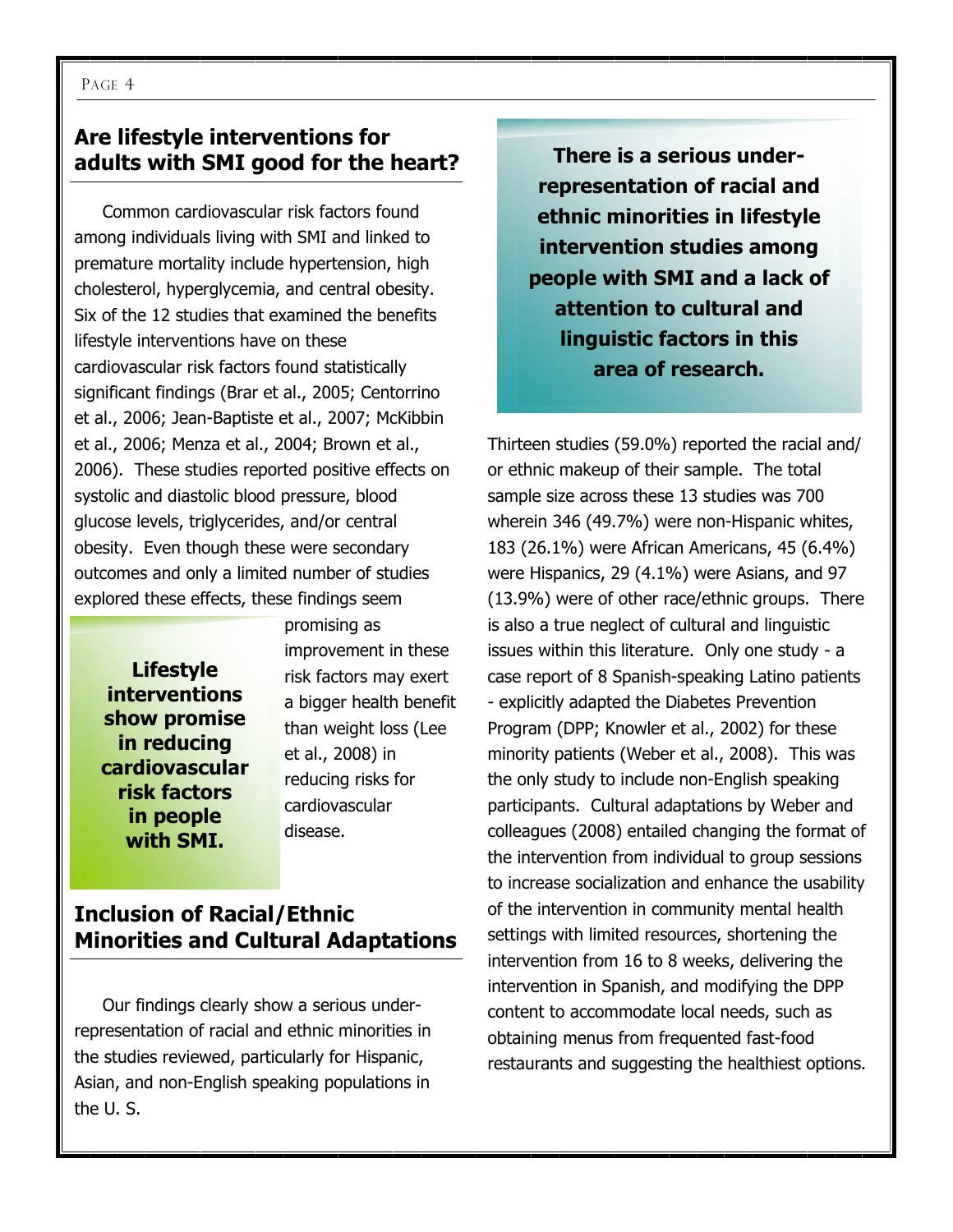Only one study examined racial and ethnic differences in treatment outcomes. Littrell and colleagues (2003) reported that African Americans gained more weight in both their intervention and control groups compared to non-Hispanic Whites. These racial differences, however, were not statistically significant. More work in this area is clearly needed given the prevalence of racial/ ethnic health disparities the U.S. (Smedley et al., 2002).

## **Implications for Practice & Policy**

Our review of the literature suggests that lifestyle interventions that combine exercise, dietary counseling, and health promotion show promise in addressing some of the physical health needs of adults with serious mental disorders. This body of work indicates that for persons with SMI lifestyle interventions can achieve modest weight loss and reduction in cardiovascular risk factors that are clinically meaningful. These interventions are effective strategies that can be integrated into health and wellness efforts to improve the health and well-being of individuals living with SMI, enhance their recovery, and ultimately reduce premature mortality.

Attention to key cultural elements that impact lifestyle interventions such as diet, exercise, body image, and health promotion need to be carefully considered in order to make interventions culturally appropriate. This can also enhance treatment engagement, retention, and ultimately physical health outcomes.

More work in this area is needed to identify which intervention elements require cultural adaptation and to test the efficacy of these interventions with racially and ethnically diverse populations. As the evidence in this area continues to grow, studies are needed to assess the cost-effectiveness, implementation, and sustainability of these lifestyle interventions in real -world community-based settings to close the gap between research and practice. The growth of the unmet health needs of adults with SMI requires systematic efforts by mental health professionals of all disciplines to enhance their training, knowledge, and skills (See Appendices A, B and C for physical health resources) on these critical health issues and use of evidence-based approaches to improve patients' recovery and wellness.



### **The New York State Center of Excellence for Cultural Competence at New York State Psychiatric Institute**





The NYSPI Center of Excellence for Cultural Competence is dedicated to the study and development of culturally and linguistically appropriate mental health services for people with serious mental illness throughout New York State. The Center is combining intervention, services, and community-based participatory research to improve service availability, accessibility, and quality of care statewide.

**Contact us at:** www.nyspi.org/culturalcompetence  $\Diamond$  ccinfo@nyspi.cpmc.columbia.edu Tel.:  $(212)$  543-5416  $\textcircled{*}$  Fax:  $(212)$  543-6500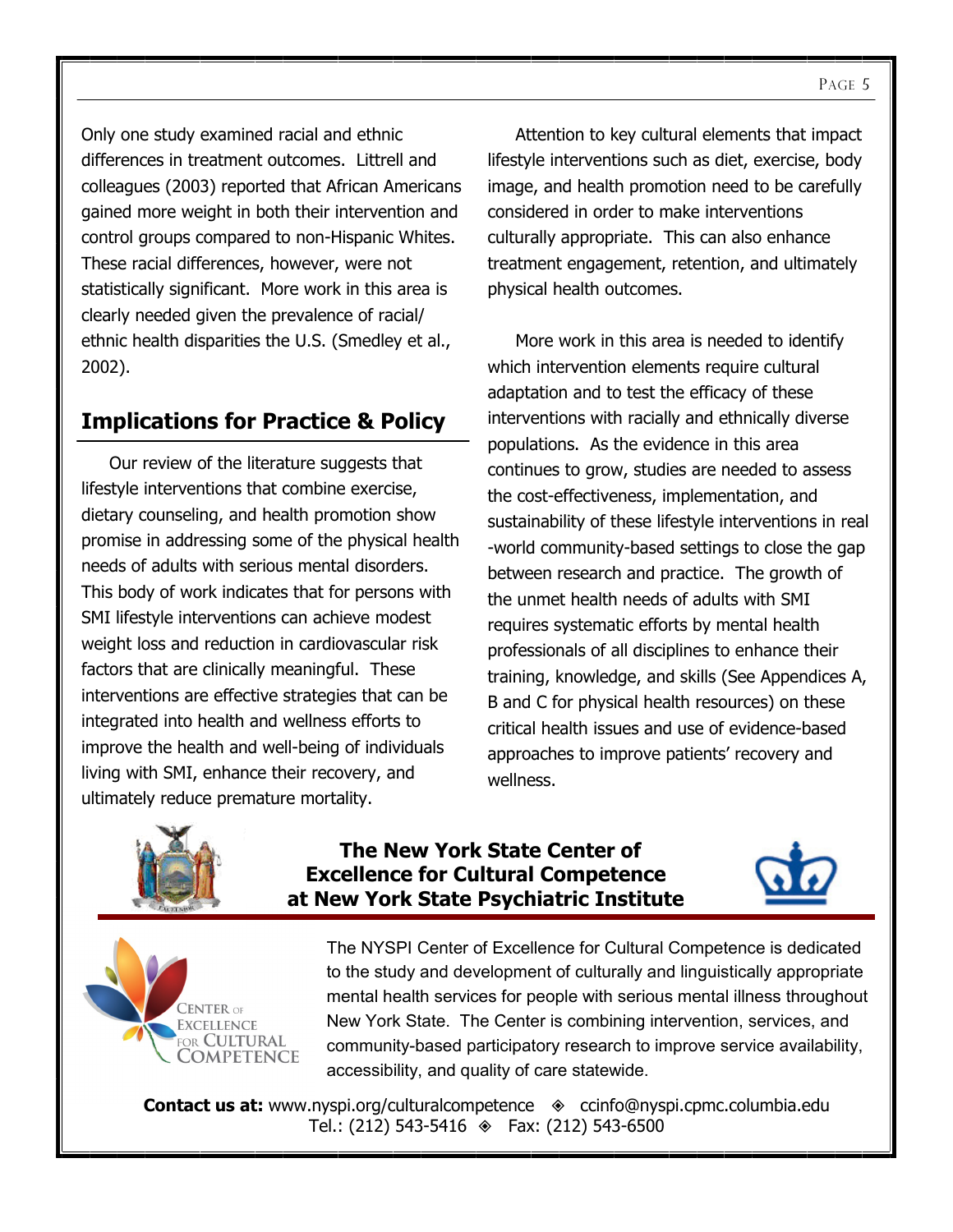PAGE 6

### **References**

- American Diabetes Association, American Psychiatric Association, American Association of Clinical Endocrinologists, & North American Association for the Study of Obesity. Consensus development conference on antipsychotic drugs and obesity and diabetes (2004). Diabetes Care, 27 (2), 596-601.
- Aquila, R., & Emanuel, M. (2000). Interventions for weight gain in adults treated with novel antipsychotics. Journal of Clinical Psychiatry, 2, 20-23.
- Ball, M., Coons, V., & Buchanan, R.W. (2001). A program for treating olanzapine-related weight gain. Psychiatric Services, 52, 967-969.
- Beebe, L.H., Tian, L., Morris, N., Goodwin, A., Allen, S.S., & Kuldau, K. (2005). Effects of exercise on mental and physical health parameters of persons with schizophrenia. *Issues in Mental Health* Nursing, 26, 661-676.
- Brar, J.S., Ganguli, R., Pandina, G., Turkoz, I., Berry, S. & Mahmoud, R. (2005). Effects of behavioral therapy on weight loss in overweight and obese patients with schizophrenia or schizoaffective disorder. Journal of Clinical Psychiatry, 66, 205-212.
- Brown, C., Goetz, J., Van Sciver, A., Sullivan, D., Hamera, E. (2006). A psychiatric rehabilitation approach to weight loss. Psychiatric Rehabilitation Journal, 29, 267-273.
- Centorrino, F., Wurtman, J.J., Duca, K.A., Fellman, V.H., Fogarty, K.V., Berry, J.M., Guay, D.M., Romeling, M., Kidwell, J., Cincotta, S.L., & Baldessarini, R.J. (2006). Weight loss in overweight patients maintained on atypical antipsychotic agents. *International Journal of Obesity, 30*, 1011-1016.
- Chafetz, L., White, M., Collins-Bride, G., Bruce, B.A., & Nickens, J. (2008). Clinical trial of wellness training: Health promotion for the mentally ill. Journal of Nervous and Mental Disease 196 (6), 475-483.
- Douketis, J.D., Macie, C., Thabane, L., & Williamson, D.F. (2005). Systematic review of long-term weight loss studies in obese adults: Clinical significance and applicability to clinical practice. International Journal of Obesity, 29, 1153-1167.
- Franz, M.J., VanWormer, J.J., Crain, A.L., Boucher J.L., Histon, T., Caplan, W., Bowman, J.D., & Pronk, N.P. (2007). Weight-loss outcomes: A systematic review and meta-analysis of weight-loss clinical trials with a minimum 1-year follow-up. Journal of the American Dietetic Association, 107, 1755-1767.
- Hutchinson, D.S., Skrinar, G.S., & Cross, C. (1999). The role of improved physical fitness in mental health and recovery. Psychiatric Rehabilitation Journal 22(4), 355-359.
- Jean-Baptiste, M., Tek, C., Liskov, E., Chakunta, U.R., Nicholls, S., Hassan, A.Q., Brownell, K.D., &Wexler, B.E. (2007). A pilot study of a weight management program with food provision in schizophrenia. Schizophrenia Research, 96, 198-205.
- Kalarchian, M.A., Marcus, M.D., Levine, M.D., Haas, G.L., Greeno, C.G., Weissfeld, L.A., & Qin, L. (2005). Behavioral treatment of obesity in patients taking antipsychotic medications. Journal of Clinical Psychiatry, 66, 1058–1063.
- Knowler, W.C., Barrett-Connor, E., Fowler, S.E., Hamman, R.F., Lachin, J.M., Walker E.A., & Nathan, D.M. (2002). Reduction in the incidence of type 2 diabetes with lifestyle intervention or metformin. New England Journal of Medicine, 346, 393-403.
- Lee, C.M.Y., Huxley, R., Wildman, R., & Woodward, M. (2008). Indices of abdominal obesity are better discriminators of cardiovascular risk factors than BMI: A meta-analysis. Journal of Clinical Epidemiology, 61, 646-653.
- Littrell, K.H., Hilligoss, N.M., Kirshner, C.D., Richard, G.P., & Johnson, C.G. (2003). The effects of an educational intervention on antipsychotic induced weight gain. Journal of Nursing Scholarship, 35, 237-241.
- Marder, S.R., Essock, S.M., Miller, A.L., Buchana R.W., Casey, D.E., & Davis, J.M. (2004). Physical Health Monitoring of Patients with Schizophrenia. American Journal of Psychiatry, 161 (8), 1334-1349.
- McDevitt, J., & Wilbur, J. (2006). Exercise and people with serious, persistent mental illness. American Journal of Nursing, 106, 50-54.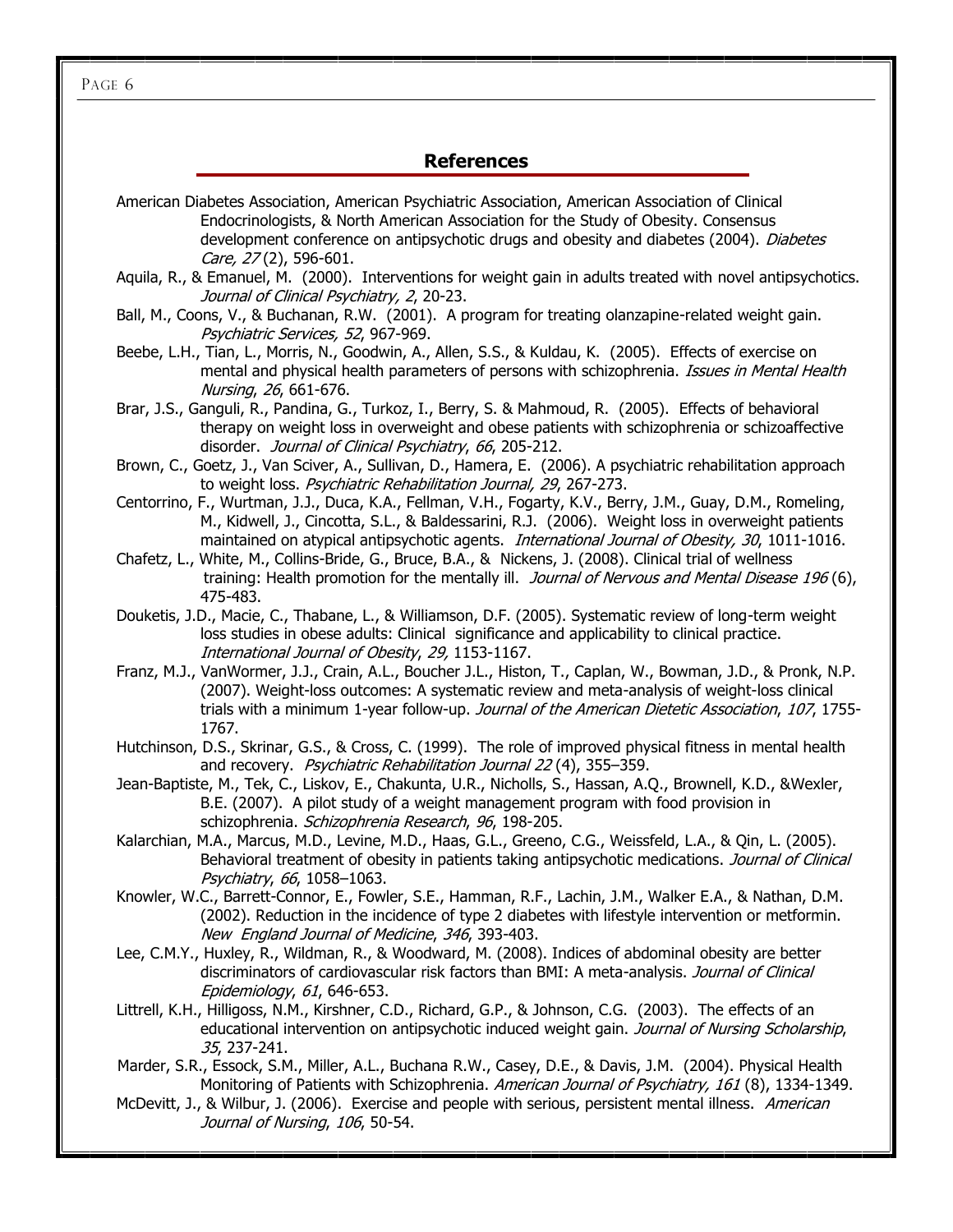PAGE 7

- McKibbin, C.L., Patterson, T.L., Norman, G., Patrick, K., Jin, H., Roesch, S., Mudaliar, S., Barrio, C., O-Hanlon, K., Griver, K., Sirkin, A., & Jeste, D.V. (2006). A lifestyle intervention for older schizophrenia patients with diabetes mellitus: A randomized controlled trial. Schizophrenia Research, 86, 36-44.
- Menza, M., Vreeland, B., Minsky, S., M., Gara, M., Radler. D.R., & Sakowitz, M. (2004). Managing atypical antipsychotic-associated weight gain: 12-month data on a multimodal weight control program. Journal of Clinical Psychiatry, 65, 471-477.

Must, A., Spadano, J., Coakley, E. H., Field, A. E., Colditz, G., & Dietz, W. H. (1999). The disease burden associated with overweight and obesity. JAMA, 282 (16), 1523-1529.

Parks, J., Svendsen, D., Singer, P., Foti, M.E., (Eds). (2006). *Morbidity and mortality in people with serious* mental illness (13th technical report). Alexandria, VA: National Association of State Mental Health Program Directors Medical Directors Council. Retrieved on December 2, 2009, from [http://www.nasmhpd.org/general\\_files/publications/med\\_directors\\_pubs/Technical%](http://www.nasmhpd.org/general_files/publications/med_directors_pubs/Technical%20Report%20on%20Morbidity%20and%20Mortaility%20-%20Final%2011-06.pdf)  [20Report%20on%20Morbidity%20and%20Mortaility%20-%20Final%2011-06.pdf](http://www.nasmhpd.org/general_files/publications/med_directors_pubs/Technical%20Report%20on%20Morbidity%20and%20Mortaility%20-%20Final%2011-06.pdf)

 Pelletier, J,R., Nguyen, M., Bradley, K., Johnsen, M., & Mckay, C. (2005). A study of a structured exercise program with members of an ICCD Certified Clubhouse: Program design, benefits, and implications for feasibility. *Psychiatric Rehabilitation Journal, 29* (2), 89-96.

Richardson, C.R., Avripas, S.A., Neal, D.L., & Marcus, S.M. (2005). Increasing lifestyle physical activity in patients with depression or other serious mental illness. Journal of Psychiatric Practice, 11, 379-388.

Rotatori, A.F., Fox, R., & Wicks, A. (1980). Weight loss with psychiatric residents in a behavioral self control program. Psychological Reports, 46, 483-486.

Silverstein S., & Bellack A. (2008). A scientific agenda for the concept of recovery as it applies to schizophrenia. Clinical Psychology Review, 28(7), 1108-1124.

Skrinar, G.S., Huxley, N.A., Hutchinson, D.S., Menninger, E., & Glew, P. (2005). The role of a fitness intervention on people with serious psychiatric disabilities. Psychiatric Rehabilitation Journal, 29 (2), 122-127.

Smedley, B.D., Stith, A.Y., & Nelson A.R. (Eds). (2002). Unequal treatment: confronting racial and ethnic disparities in health care. Washington, DC: National Academy Press.

US Department of Health and Human Services. (2008). Physical Activity Guidelines for Americans. Washington, DC. Retrieved December 2, 2009, from [http://www.health.gov/paguidelines/](http://www.health.gov/paguidelines/pdf/paguide.pdf)  [pdf/paguide.pdf](http://www.health.gov/paguidelines/pdf/paguide.pdf)

 Vreeland, B., Minsky, S., Menza, M., Radler, D.R., Roemheld-Hamm, B., & Stern, R. (2003). A program for managing weight gain associated with atypical antipsychotics. Psychiatric Services, 54, 1155-1157.

Weber, M., Colon, M., & Nelson, M. (2008). Pilot study of a cognitive behavioral group intervention to prevent further weight gain in Hispanic individuals with schizophrenia. Journal of the American Psychiatric Nurses Association, 13, 353-359.

Weber, M., & Wyne, K. (2006). A cognitive/behavioral group intervention for weight loss in patients treated with atypical antipsychotics. Schizophrenia Research, 83, 95-101.

Wirshing, D.A., Smith, R.A., Erickson, Z.D., Mena, S.J., & Wirsing W.C. (2006). A wellness class for inpatients with psychotic disorders. Journal of Psychiatric Practice, 12, 24-2

**Recommended citation:** NYS Center of Excellence for Cultural Competence. (2010). Improving the Physical Health of People with Serious Mental Illness: A Systematic Review of Lifestyle Interventions: A Report from the NYS Center of Excellence for Cultural Competence at the New York State Psychiatric Institute. New York, NY.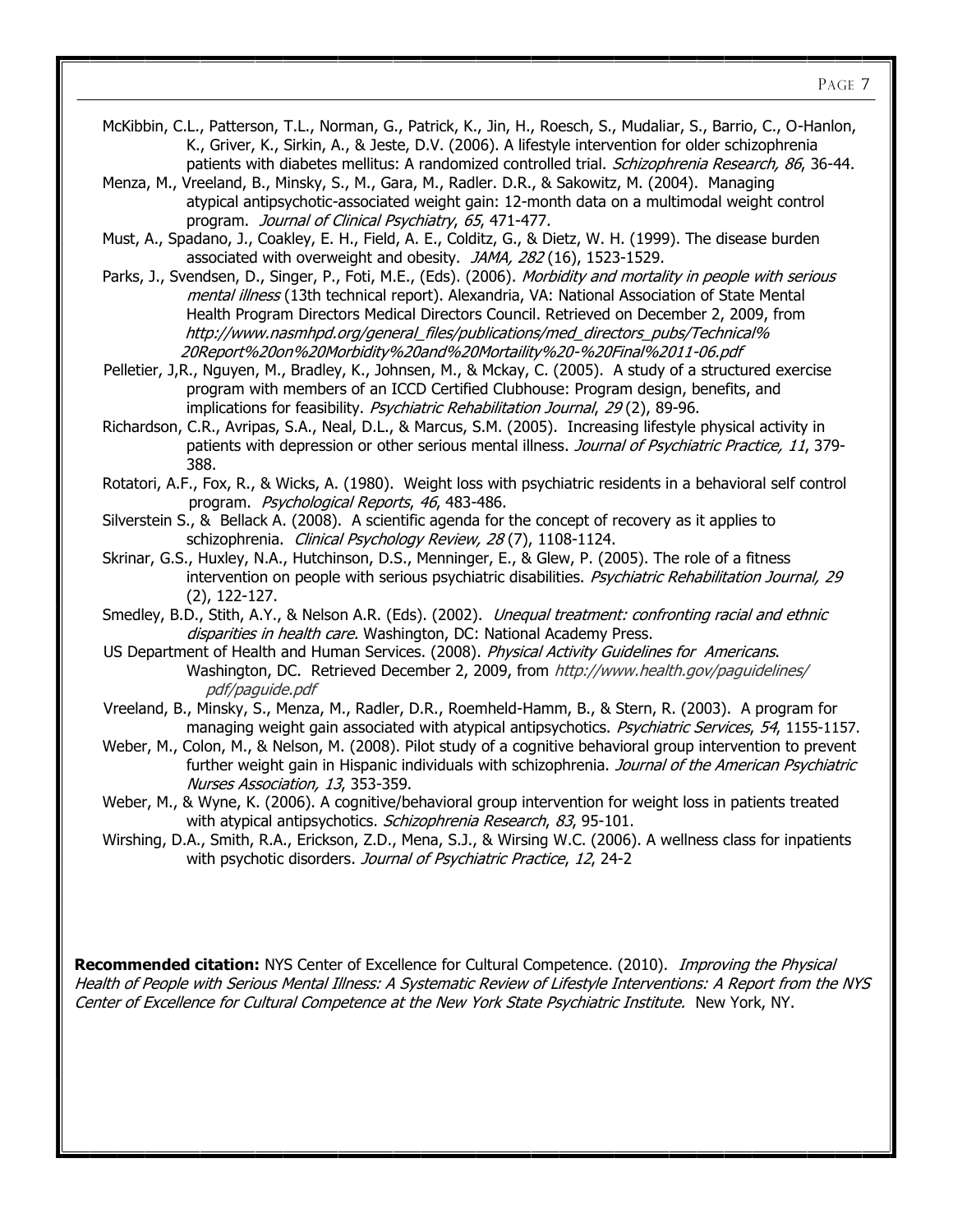**Appendix A.** 

# **Web-based Resources for Healthy Living**

| <b>Association</b>                                   | <b>Website</b><br><b>Address</b>                                                       | <b>Key Features</b>                                                                                                 | <b>Spanish</b><br><b>Translation</b> |
|------------------------------------------------------|----------------------------------------------------------------------------------------|---------------------------------------------------------------------------------------------------------------------|--------------------------------------|
| <b>American Diabetes</b><br>Association              | www.diabetes.org                                                                       | Myth and Fact Checker,<br>Event Finder, and Food<br>and Fitness digest.                                             | Yes                                  |
| American Heart<br>Association                        | www.americanheart.org                                                                  | Cardiovascular Disease<br>Information, Health<br>Profilers, HealthVault™,<br>and Event Finder.                      | Yes                                  |
| <b>Diabetes Prevention</b><br>Program                | http://<br>diabetes.niddk.nih.gov/<br>dm/pubs/<br>preventionprogram/                   | Diabetes Awareness and<br>Prevention Toolkits for<br><b>Health Fairs and Similar</b><br>Venues.                     | Yes                                  |
| National Heart, Lung and<br><b>Blood Institute</b>   | www.nhlbi.nih.gov/<br>health/public/heart/<br>obesity/lose wt/                         | <b>BMI Calculator, Menu</b><br>Planner and Other<br>Interactive Tools.                                              | Yes                                  |
| Surgeon General                                      | www.health.gov/<br>paguidelines/guidelines/                                            | <b>Physical Activity Guidelines</b><br>for Americans.                                                               | Yes                                  |
| U. S. Department of<br>Agriculture                   | http://www.nutrition.gov                                                               | Nutrition and Healthy<br>Eating Information.                                                                        | Yes                                  |
| <b>Centers for Disease</b><br>Control and Prevention | www.cdc.gov/nccdphp/<br>dnpa/physical/<br>health_professionals/<br>promotion/index.htm | <b>Tools for Promoting</b><br>Physical Activity, Physical<br><b>Activity Resources for</b><br>Health Professionals. | Yes                                  |
| National Network of<br><b>Libraries of Medicine</b>  | http://nnlm.gov/<br>outreach/consumer/<br>chspanish.html                               | Comprehensive List of<br><b>Consumer Mental and</b><br>Physical Health Education.                                   | Yes                                  |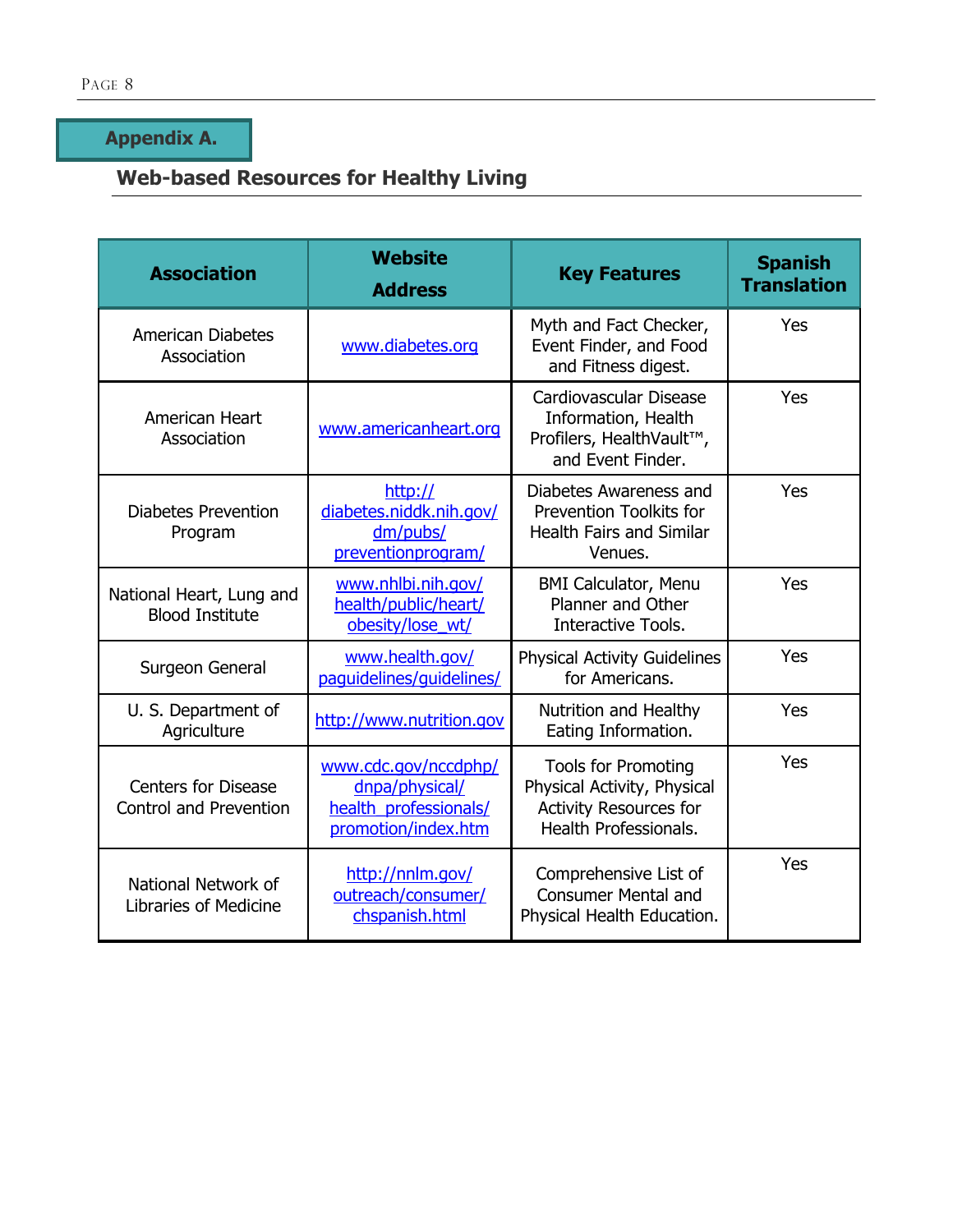**Appendix B.** 

## **Synthesis of U.S. Department of Health and Human Services (HHS) 2008 Guidelines for Physical Activity**

### **Available at** <http://www.health.gov/paguidelines/pdf/paguide.pdf>

### **Physical Guidelines for Adults**

- $\mu$  All adults should avoid inactivity. Some physical activity is better than none, and adults who participate in any amount of physical activity gain some health benefits.
- $\mu$  For substantial health benefits, adults should do at least 150 minutes (2 hours and 30 minutes) a week of moderate-intensity, or 75 minutes (1 hour and 15 minutes) a week of vigorousintensity aerobic physical activity, or an equivalent combination of moderate- and vigorousintensity aerobic activity. Aerobic activity should be performed in episodes of at least 10 minutes, and preferably, it should be spread throughout the week.
- $H$  For additional and more extensive health benefits, adults should increase their aerobic physical activity to 300 minutes (5 hours) a week of moderate-intensity or 150 minutes a week of vigorous-intensity aerobic physical activity, or an equivalent combination of moderate– and vigorous-intensity activity. Additional health benefits are gained by engaging in physical activity beyond this amount.
- $H$  Adults should also do muscle-strengthening activities that are moderate or high intensity and involve all major muscle groups on 2 or more days a week, as these activities provide additional health benefits.

### **Physical Guidelines for Older Adults The Key Guidelines for Adults also apply to older adults. In addition, the following guidelines are just for older adults:**

- $\mu$  When older adults cannot do 150 minutes of moderate-intensity aerobic activity a week because of chronic conditions, they should be as physically active as their abilities and conditions allow.
- $\mu$  Older adults should do exercises that maintain or improve balance if they are at risk of falling.
- $\mu$  Older adults should determine their level of effort for physical activity relative to their level of fitness.
- $\mu$  Older adults with chronic conditions should understand whether and how their conditions affect their ability to do regular physical activity safely.

### **Physical Guidelines for Adults with Disabilities**

- $\mu$  Adults with disabilities, who are able to, should get at least 150 minutes a week of moderateintensity, or 75 minutes a week of vigorous-intensity aerobic activity, or an equivalent combination of moderate- and vigorous-intensity aerobic activity. Aerobic activity should be performed in episodes of at least 10 minutes, and preferably, it should be spread throughout the week.
- $\mu$  Adults with disabilities, who are able to, should also do muscle-strengthening activities of moderate or high intensity that involve all major muscle groups on 2 or more days a week, as these activities provide additional health benefits.
- $x$  When adults with disabilities are not able to meet the Guidelines, they should engage in regular physical activity according to their abilities and should avoid inactivity.
- $\mu$  Adults with disabilities should consult their healthcare provider about the amounts and types of physical activity that are appropriate for their abilities.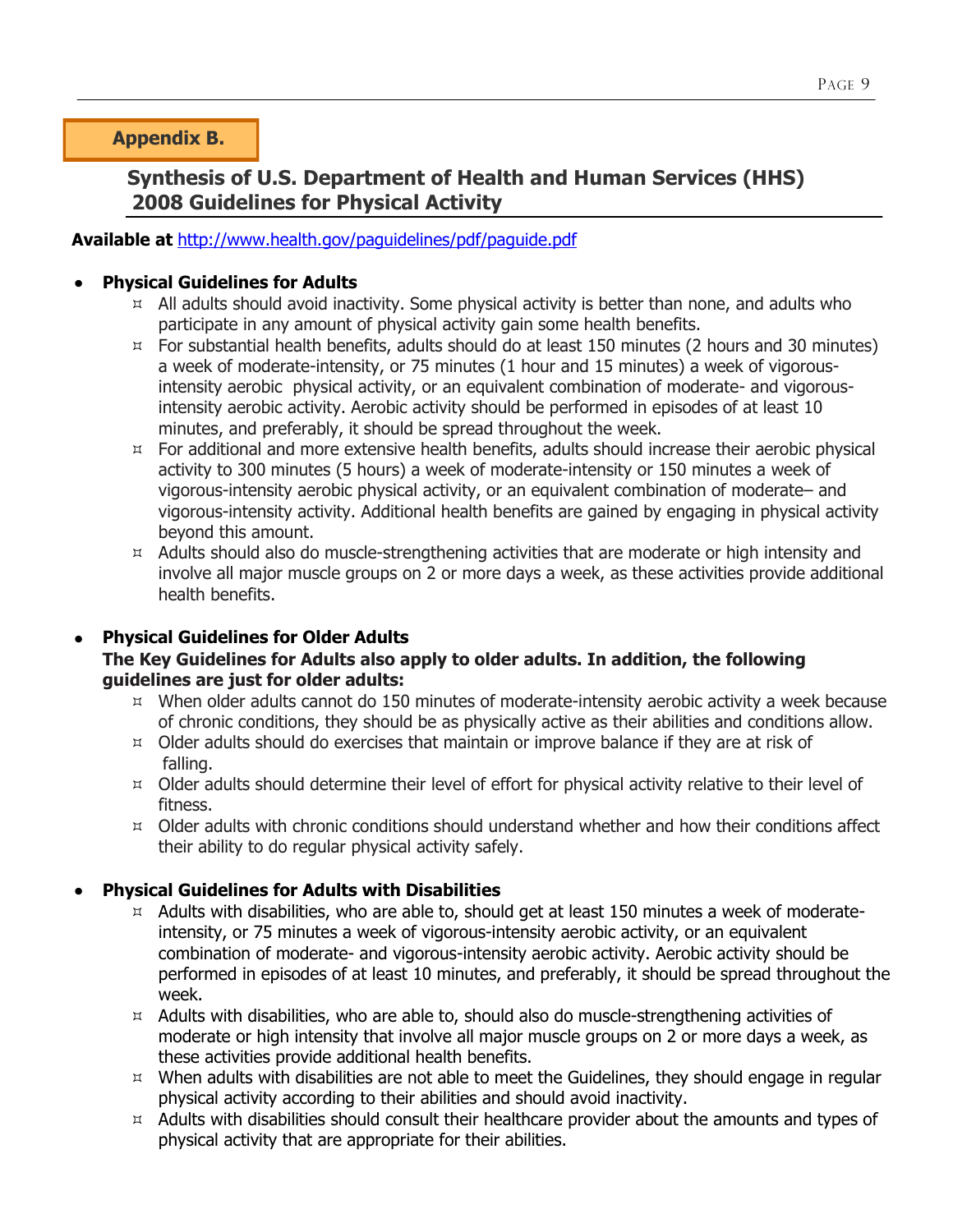### **Appendix C.**

## **Synthesis of Findings from the Consensus Development Conference on Antipsychotic Drugs and Obesity and Diabetes**

A battery of evidence-based research on the effects of the usage of second-generation antipsychotics (SGAs) has demonstrated a correlation between metabolic abnormalities and increasing body weight while taking SGAs. Among the three most prevalent adverse outcomes associated with SGA usage are obesity, diabetes, and dyslipidemia. Among the most frequently prescribed SGAs, clozapine and olanzapine were found to be associated with the greatest weight gain and highest levels of diabetes and dyslipedmia, followed by ripseridone and quetiapine which exhibited intermediate effects

on these cardiovascular disease indices. Less frequently used agents, aripiprozole and ziprasidone, were found to be associated with little to no significant weight gain, diabetes, or dyslipedmia. Expert consensus panels concluded that the decision on implementing a particular therapeutic should rest on a variety of factors including the nature of the patient's psychiatric condition and treatment (ADA et al., 2004; Marder et al., 2004). Below are two tables detailing best practices in charting the treatment course of patients with SMI who are experiencing SGAinduced adverse health effects.

**Monitoring Protocol for Patients on Second Generation Antipsychotics\***

| Table 1.                                     |  |  |  |
|----------------------------------------------|--|--|--|
| Manitaring Protocol for Pationts on Second C |  |  |  |

|                                | <b>Baseline</b> | 4 weeks | 8 weeks | 12 weeks   Quarterly   Annually |   |   | Every 5<br>years |
|--------------------------------|-----------------|---------|---------|---------------------------------|---|---|------------------|
| <b>Personal/Family History</b> | X               |         |         |                                 |   | X |                  |
| <b>Weight (BMI)</b>            | X               | X       | X       | X                               | X |   |                  |
| <b>Waist Circumference</b>     | X               |         |         |                                 |   | X |                  |
| <b>Blood Pressure</b>          | X               |         |         | X                               |   | X |                  |
| <b>Fasting Blood Glucose</b>   | X               |         |         | X                               |   | X |                  |
| <b>Fasting Lipid Profile</b>   | X               |         |         | X                               |   |   | X                |

**\*Most frequent assessments may be warranted based on clinical status. Adapted from the Consensus Development Conference on Antipsychotic Drugs and Obesity and Diabetes, ADA et al., 2004; Marder et al, 2004.**